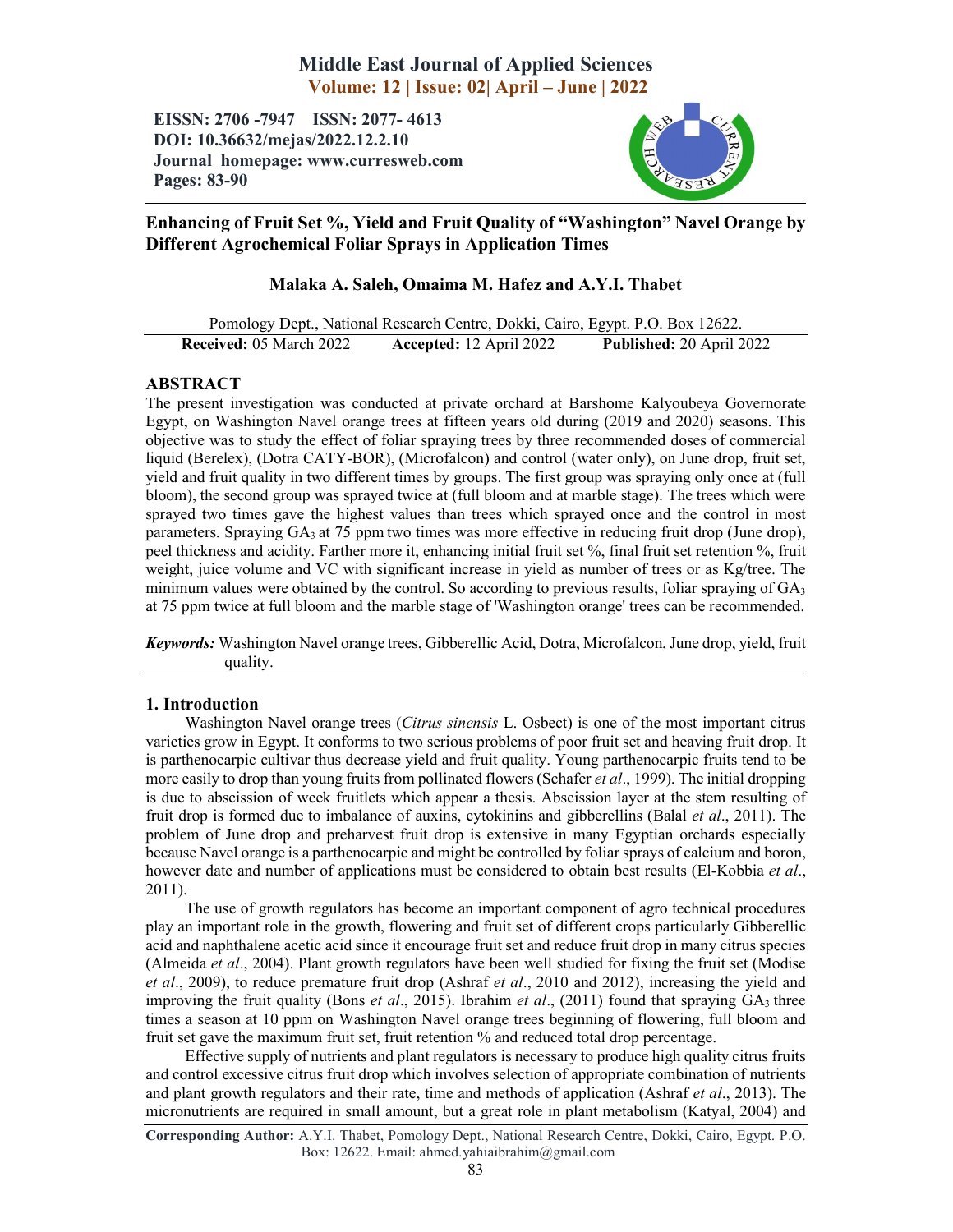(Kazi *et al*., 2012). The micronutrients play an important role in the development and growth of new cells in plant meristem as citrus needs exhaustive nutrition has an impact in terms of macro and micro nutrients (Yogendra *et al*., 2018). Abd El-Ghany (2005) reported that fruit drop before June drop (initial drop) occurred due to the competition among the fruit on nutrients water with trouble in hormonal balance. Similarly, deficiency of micronutrients Zn, Cu, Fe and Mn in the soil of citrus orchard practices affects the fruit yield, quality and fruit dropping (Ibrahim *et al*., 2007) and (Ashraf *et al*., 2012). Nutrition such as amino acid, calcium and boron could influence the number of flowering and fruit set (Abd El-Aziz and El-Azazy, 2016).

The aim of this study is to evaluate the effect of  $GA_3$  and some sources of nutrients elements on June drop, initial and retention fruit set, yield and fruit quality.

### 2. Materials and Methods

This investigation was carried out on Washington Navel orange trees (*Citrus sinensis* L. Osbect) at fifteen years old during (2019 and 2020) seasons, planted on private orchard located at Barshome Kalyoubeya Governorate, Egypt. The selected trees were uniform in vigour, growth and productivity which were planted 5x5 meter under basin irrigation system, and normal agricultural practices in loamy soil. The soil texture of the experimental site was loamy with organic matter 2.04%; pH 8.4; E.C. 0.32 dsn<sup>-1</sup>; CaCO<sub>3</sub> 1.6%; available macroelements (%): P 2.8, K 47.2, Ca 1000 and Mg 114; available microelements (ppm): Fe 7.6, Mn 3.4, Zn 1.4 and Cu 1.7.

Trees were divided in two groups and each group consists of three treatments with three replicates. Each replicate is represented by three trees, per each was carried out in Randomized Complete Block Design. The first group was sprayed with its three treatments once (\*) at full bloom (28 April) under order condition. The second group by its three treatments was sprayed twice (\*\*), once at full bloom (28 April) and the second at late May before June drop, when fruits reached marble stage (15mm) diameter (El-Kobbia *et al*., 2011). The previous two groups were sprayed by three specified solutions by three recommended doses of liquid commercial (Berelex), (Dotra) and (Micro falcon) Table (1). Such amount of the solution was enough to spray trees sequentially. Furthermore, another third group division, trees with the same replication design were sprayed with water only, it is consider as a control.

| <b>Commercial liquid</b> | <b>Composition</b>                            |
|--------------------------|-----------------------------------------------|
| Berelex                  | 40 SC Net weigh $2.5$ g                       |
| Dotra                    | CAty-BOR "B 1%, Ca 10%, N $6\%$ + amino acid" |
| Micro falcon             | "Zn 3%, Mn 2%, Mg $1\%$ + amino acid + EDTA"  |

 $Table 1: Comparison of the commercial liquid$ 

The treatments were as follows:

 $(T_1)$  Control "water only".

 $(T_2)$  Berelex  $(GA_3)$  at 75 ppm.

(T3) Dotra "CAty-BOR" at 1L/600L.

(T4) Micro falcon at 1L/600L.

In this investigation at this location, the full drop of fruitlets beginning after nearly 40 days from the full; flowering which recorded from (28-30 April) until nearly late May to June drop. Similarly, fruits formed after two weeks of fruitlets (Ashraf *et al*., 2013).

#### 2.1. Measurements

#### I. Initial Fruit Set %

Twenty new spring shoots were labelled around each experimental tree. The number of flowers on each labelled shoot was count in the bloom reached over flower stage. Later on the numbers of set fruitlets were counted on the same tagged set fruitlets shoots (Abd EI-Aziz and El-Azazy, 2016), using the following formula.

Initial fruit set 
$$
\% = \frac{\text{Number of fruit setting on the bunch}}{\text{Total number of flowers per bunch}} \times 100
$$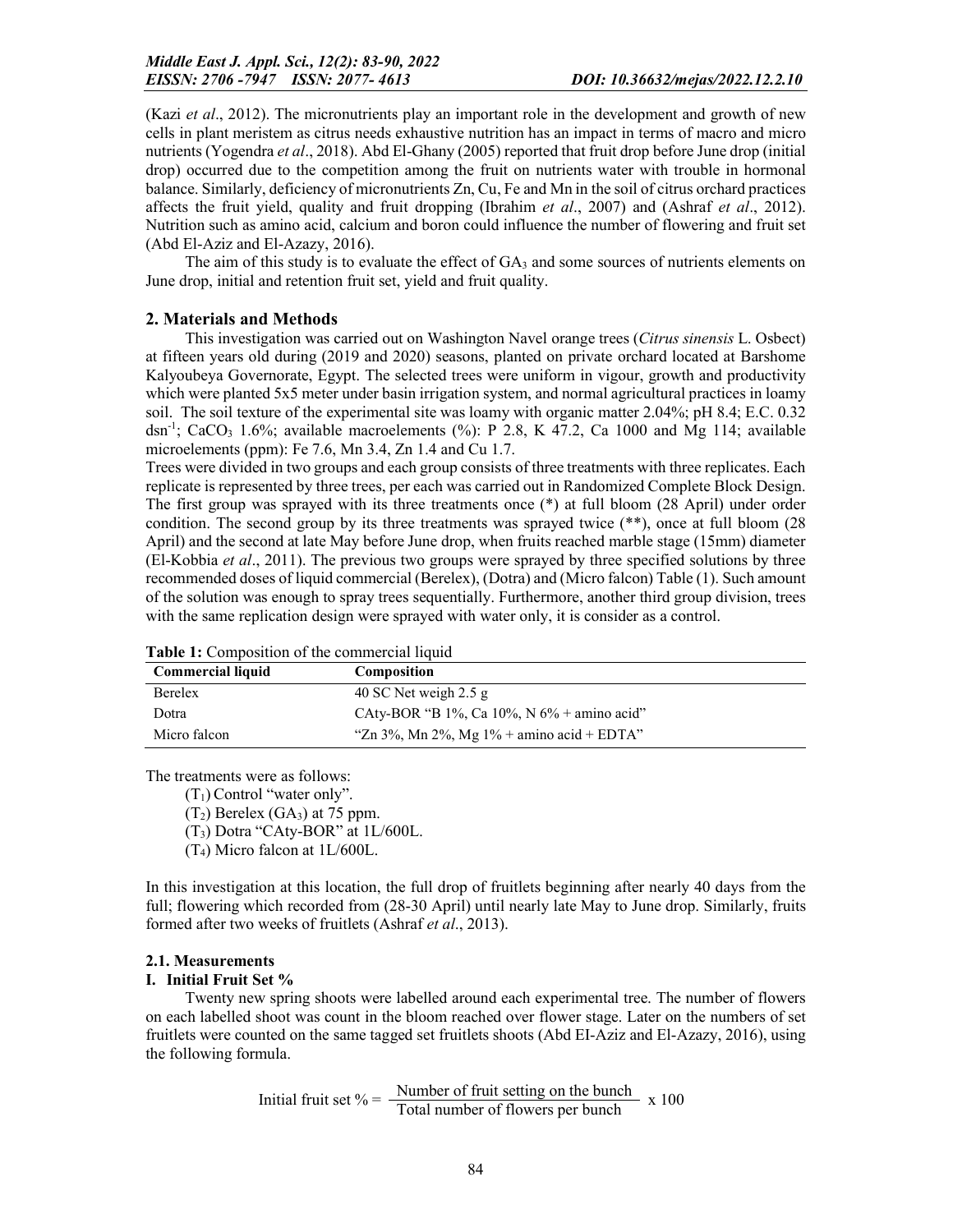#### II. June Drop %

After June drop were recorded at  $1<sup>st</sup>$  July (Hikal, 2013) as follows:

June drop 
$$
\% = \frac{\text{Accumulative number of fruit drop}}{\text{Total number of fruits at 1st July}} \times 100
$$

#### III. Final Fruit Retention %

At harvest date fruits were calculated through deterring both the accumulative numbers of dropping fruit and number of fruits at picking date (yield), as the following formula.

Final fruit retention % =  $\frac{\text{Yield as number of fruit/tree at harvest date}}{\text{accumulative No. of fruit drop + yield as No. of fruit/tree}} \times 100$ 

#### IV. Yield (Kg/tree)

The yield was harvested at 15<sup>th</sup> December in the two years, which calculated as weight (Kg) and number of fruits/tree.

#### V. Fruit Quality

Sample of ten fruits per tree from each replicate was collected randomly at harvest time to determine some physical and chemical properties. The physical properties as average fruit weight (g), fruit juice volume  $(cm<sup>3</sup>)$  and peel thickness (mm). The chemical properties were determined as TSS %by using hand refractometer, total acidity of juice (TA %) of each sample was determined as percentage of Citric acid and Vitamin C (VC) as mg/100ml juice. All these analysis evaluated according to methods AOAC (2000), and subjected to computerized statistical analysis using 0.05 according to Snedecor and Cochran (1989).

#### 3. Results and Discussion

#### 3.1. Percentages of Initial Fruit Set, June Drop and Final Fruit Retention

The results of this investigation (Table 2) point out clearly that all treatments significant increase initial fruit set % than the control. It is noticed that the trees which sprayed two times (\*\*) gave the best results in this respect than one time (\*) and the control. Also, this result may be due to the important date of spraying treatments in the marble stage before June drop. General speaking, the initial fruit set % was recorded maximum values after spraying  $(GA<sub>3</sub> 75 ppm)$  treatment even once or twice followed by Dotra then Macrofalcon treatments. While control treatment (water only) was recorded the minimum values in this respect. These results may due to the effect of growth regulator and the source of macro and micro nutrients. Initial fruit set % by  $T_2$ \*\* has given the value of (59.22 & 60.83 %) while  $T_2$ \* was  $(54.53 \& 55.73 \%)$  consecutively in the two seasons. The minimum values  $(46.88 \& 47.10 \%)$  were obtained by the control. In addition, it can be notice that, there were no significant differences on initial fruit set % between  $T_2$ <sup>\*\*</sup> and  $T_3$ <sup>\*\*</sup> but a significant differences between  $T_2$ <sup>\*</sup> and  $T_3$ <sup>\*</sup> and that is true in both seasons that for the reasons of the effect of date and number of spraying treatments.

Regard to June drop %, data in Table (2) clearly showed that, all treatments significantly decrease June drop % than the control and that is true in both seasons. Generally, the trees of all treatments ( $T_2$ \*\*,  $T_3$ <sup>\*\*</sup> and  $T_4$ <sup>\*\*</sup>) which sprayed twice were more effective than the other treatments ( $T_2$ <sup>\*</sup>,  $T_3$ <sup>\*</sup> and  $T_4$ <sup>\*</sup>) which sprayed once on reducing June drop%. It clearly means that there was a significant difference between the number and the time of spraying on the positive effect of June drop except between  $T_2$ \*\* and  $T_3$ <sup>\*\*</sup> and  $T_3$ <sup>\*</sup> and  $T_4$ <sup>\*</sup> treatments in both seasons. According to GA<sub>3</sub> treatments, it is evident that trees which sprayed twice  $(T_2^{**})$  gave the least June drop % as the values (84.44 & 83.85 %) in the first and the second seasons respectively followed by  $T_3$ <sup>\*\*</sup> and  $T_4$ <sup>\*\*</sup> which recorded (85.70 & 84.12%) and (90.07 & 90.90 %) consecutively in both seasons of investigation. While, the control gave the highest significant values was recorded (94.20  $\&$  93.30 %) sequentially. On the other hand, spraying trees once at full bloom only has taken the same trend in the two seasons.

As for the final fruit retention %, it has taken nearly the same trend of initial fruit set %, and that is true as results of decreasing June drop. Regard with the twice spraying by GA3, Dotra and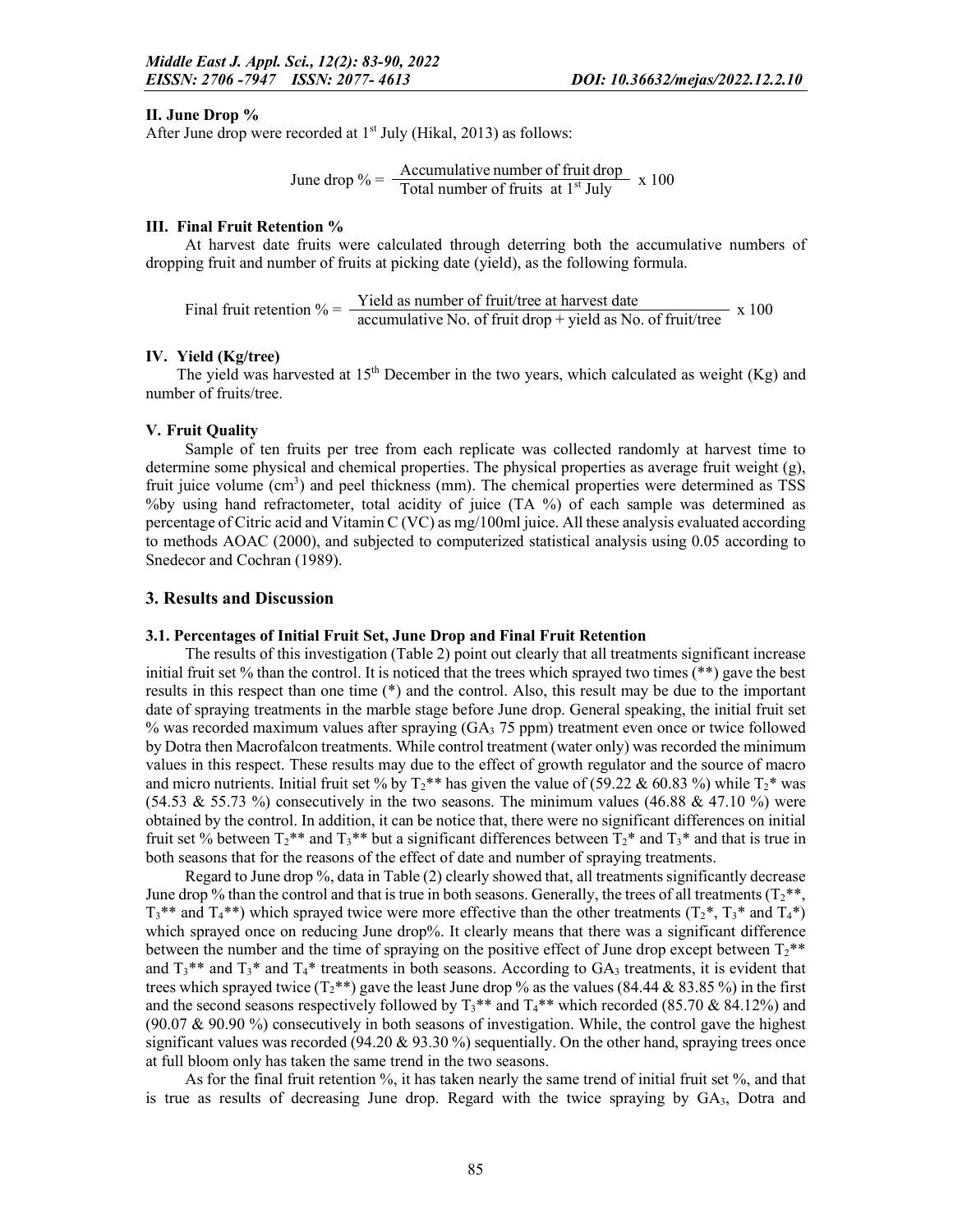Microfalcon significantly increased the final fruit retention (after June drop) over the control at nearly both seasons.

| O.<br><b>Treatments</b> |                                    | Initial fruit set %           |                                    |                                                                   | June drop % |                               | Final fruit retention %            |
|-------------------------|------------------------------------|-------------------------------|------------------------------------|-------------------------------------------------------------------|-------------|-------------------------------|------------------------------------|
|                         |                                    | <b>Spraying</b><br>once $(*)$ | <b>Spraying</b><br>twice<br>$(**)$ | <b>Spraying</b><br><b>Spraying</b><br>once $(*)$<br>twice<br>(**) |             | <b>Spraying</b><br>once $(*)$ | <b>Spraying</b><br>twice<br>$(**)$ |
|                         |                                    |                               | 2019 season                        |                                                                   |             |                               |                                    |
| $\mathbf{T}_1$          | Control "water only"               | 46.88 d                       | 46.88c                             | 94.20a                                                            | 94.20a      | 2.21 <sub>d</sub>             | 2.21c                              |
| $\mathbf{T}_2$          | Berelex (75ppm GA <sub>3</sub> )   | 54.53 a                       | 59.22 a                            | 87.60c                                                            | 84.44 c     | 2.51a                         | 2.86a                              |
| $\mathbf{T}_3$          | Dotra "CAty-BOR"<br>(1L/600L)      | 53.29 b                       | 58.99 a                            | 91.61 b                                                           | 85.70c      | 2.42c                         | 2.86a                              |
| T <sub>4</sub>          | Micro falcon $(1L/600L)$<br>51.03c |                               | 55.25 c                            | 91.59 b                                                           | 90.07 b     | 2.46 <sub>b</sub>             | 2.51 <sub>b</sub>                  |
|                         |                                    |                               | 2020 season                        |                                                                   |             |                               |                                    |
| $\mathbf{T}_1$          | Control "water only"               | 47.10 d                       | 47.10c                             | 93.30a                                                            | 93.30a      | 2.07d                         | 2.07c                              |
| $\mathbf{T}_2$          | Berelex (75ppm GA <sub>3</sub> )   | 55.73 a                       | 60.83a                             | 88.85 c                                                           | 83.85 c     | 2.50a                         | 2.66a                              |
| $\mathbf{T}_3$          | Dotra "CAty-BOR"<br>(1L/600L)      | 53.50 b                       | 60.79a                             | 91.61 b                                                           | 84.12 c     | 2.41 <sub>b</sub>             | 2.59a                              |
| T <sub>4</sub>          | Micro falcon $(1L/600L)$           | 52.06c                        | 58.29 b                            | 91.19 <sub>b</sub>                                                | 90.90 b     | 2.30c                         | 2.40 <sub>b</sub>                  |

| Table 2: The percentage of initial fruit set, June drop and final fruit retention as affected by different |  |  |  |  |
|------------------------------------------------------------------------------------------------------------|--|--|--|--|
| agrochemical foliar sprays in two times during 2019 and 2020 seasons                                       |  |  |  |  |

Means in column followed by the same letter are not significantly different according to LSD test ( $P = 0.05$ ).

The obtained results are in agreement with Modise *et al*., (2009) on navel oranges, Ibrahim *et al*., (2011) on "Washington" Navel orange trees", Ashraf *et al*., (2012) and Mahaveer *et at*. (2017) on fruit crop, they reported that excessive fruit drop can be controlled by exogenous application of plant growth regulators  $(GA<sub>3</sub>)$  in many citrus species and varieties.

Regarding to the application of Dotra and Macrofalcon treatments were more effective than the control in reducing June drop. It may due to the macro and micro nutrient effect. These results accordance with those found by Kazi *et al*., (2012) on sweet orange, Hikal (2013) on Washington navel orange and Yogendra *et al*., (2018) on sweet orange.

In the same concern Ganie *et al*., (2013) reported that boron fertilization regardless of application mode increase fruit set. Similar results reported by Ashraf *et al*., (2013) who mentioned that plant growth regulators and nutrients (SA, 2, 4-D, K and Zn) or their combinations significantly improved fruit setting per tree in all selected orchard. The minimum setting was recorded in trees sprayed with distilled water. Nearly results was by Abd El-Azize *et al*., (2016) who reported that the effect of spraying trees three times during winter time, full bloom and after two weeks by the combination of calcium-boron (Ca - B 1.5 %), amino acids (AA 1 %) and low biuret urea (LBU 1 %) showed the best results on fruit set %.

#### 3.2. Yield and Its Components

Data in (Table 3) indicated that concerning all treatments significant increased number of fruits, average of fruit weight and yield  $(Kg$ /tree) than the control in the two spraying (once and twice) in both seasons. It can be remarked that twice spraying was more effective in this respect than one spraying. Meanwhile, the highest significant of yield and its components was obtained when Washington Navel orange trees were sprayed twice with Berelex (75 ppm  $GA<sub>3</sub>$ ) and Dotra (1L/600L), with no significant differ between them, in both seasons. Except for the trees that were sprayed once, there were significant differences between all treatments including the control. On the other hand, the minimum significant number of fruits, average of fruit weight and yield (Kg/tree) were recorded in trees sprayed with distilled water (control). Generally, the above results disclosed that the trees sprayed with agrochemical foliar treatments enhanced the highest number of fruits, average of fruit weight and yield. Furthermore, the increasing in yield by the previous treatments might due to the increasing in fruit retention and the decrease in fruit drop by the same treatments obtained.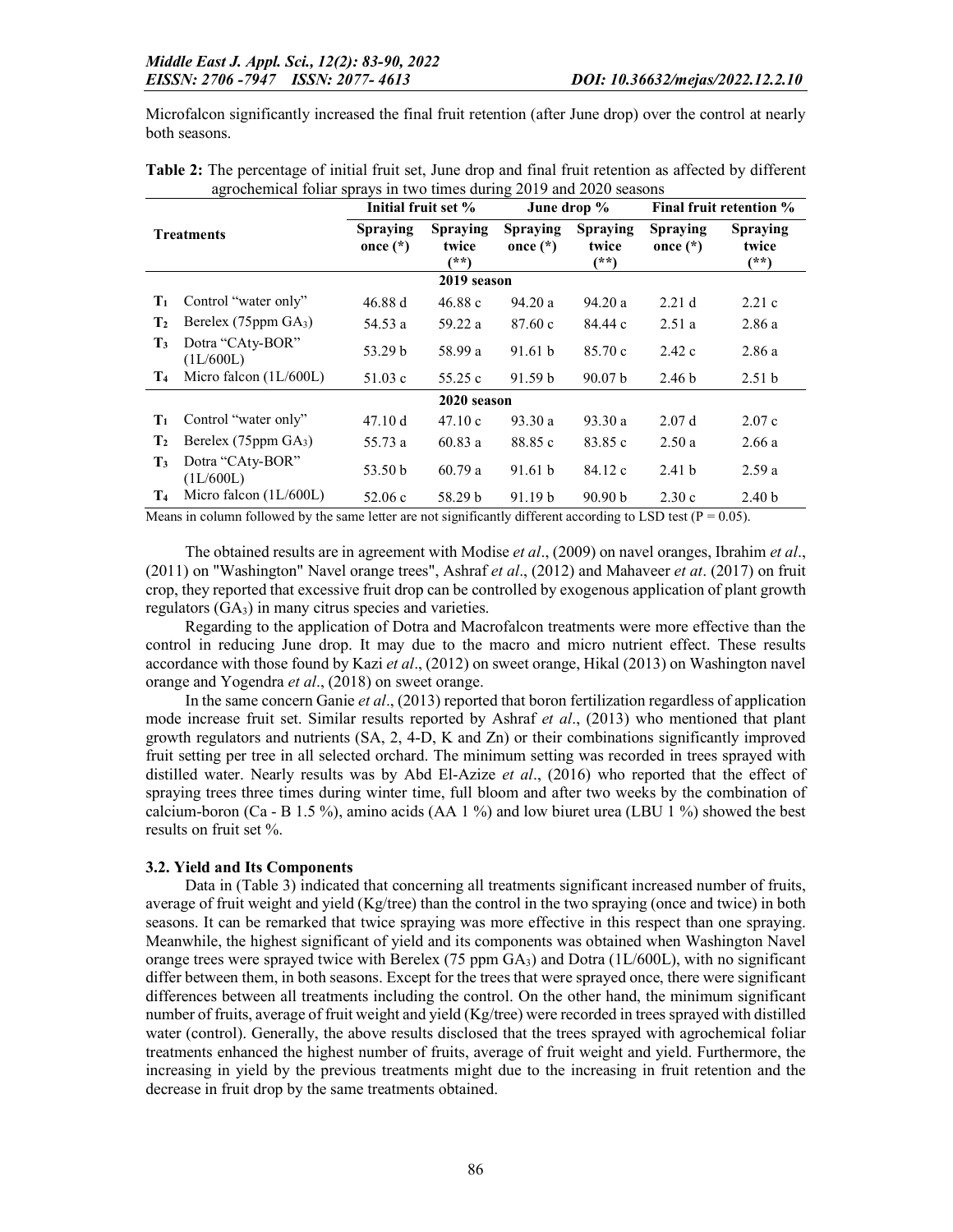| <b>Treatments</b> |                               |                               | <b>Number of fruits</b><br>/tree |                               | Average of fruit<br>weight $(g)$ | Yield (Kg)<br>/ tree |                                 |
|-------------------|-------------------------------|-------------------------------|----------------------------------|-------------------------------|----------------------------------|----------------------|---------------------------------|
|                   |                               | <b>Spraying</b><br>once $(*)$ | <b>Spraying</b><br>twice $(**)$  | <b>Spraying</b><br>once $(*)$ | <b>Spraying</b><br>twice $(**)$  |                      | <b>Spraying</b><br>twice $(**)$ |
|                   |                               |                               | 2019 season                      |                               |                                  |                      |                                 |
| $\mathbf{T}_1$    | Control "water only"          | 370.16 d                      | 370.16 c                         | 215.00 d                      | 215.00c                          | 79.85 d              | 79.85 c                         |
| $\mathbf{T}_2$    | Berelex $(75$ ppm $GA_3)$     | 400.97a                       | 430.20a                          | 286.00a                       | 302.00 a                         | 114.68 a             | 130.00a                         |
| $T_3$             | Dotra "CAty-BOR"<br>(1L/600L) | 391.71 b                      | 431.70a                          | 251.00 <sub>b</sub>           | 293.00 a                         | 98.32 b              | 126.49a                         |
| T <sub>4</sub>    | Micro falcon $(1L/600L)$      | 379.50c                       | 401.60 <sub>b</sub>              | 227.00c                       | 248.00 b                         | 86.14c               | 99.60 b                         |
|                   |                               |                               | 2020 season                      |                               |                                  |                      |                                 |
| $\mathbf{T}_1$    | Control "water only"          | 362.90 d                      | 362.90c                          | 200.00 d                      | 200.00 c                         | 72.58 d              | 72.58c                          |
| $\mathbf{T}_2$    | Berelex $(75$ ppm $GA_3)$     | 441.26 a                      | 470.10a                          | 240.00 a                      | 252.00a                          | 105.40a              | 118.47 a                        |
| $\mathbf{T}_3$    | Dotra "CAty-BOR"<br>(1L/600L) | 429.60 <sub>b</sub>           | 468.00 a                         | 213.00 <sub>b</sub>           | 253.00 a                         | 91.51 <sub>b</sub>   | 118.40a                         |
| T <sub>4</sub>    | Micro falcon $(1L/600L)$      | 388.20 c                      | 402.00 <sub>b</sub>              | $205.00 \text{ c}$            | 236.00 b                         | 79.58 c              | 94.87 b                         |

| Table 3: The yield and its components of Washington Navel orange trees as affected by different |  |  |
|-------------------------------------------------------------------------------------------------|--|--|
| agrochemical foliar sprays in two times during 2019 and 2020 seasons                            |  |  |

Means in column followed by the same letter are not significantly different according to LSD test ( $P = 0.05$ ).

These results are in harmony with the findings by Hafez-Omaima & El-Metwally, (2007) on Washington Navel orange, Moneruzzaman *et at*., (2011) on Apple, Ibrahim *et al*., (2011) on Washington Navel orange, Mahaveer *et al*., (2017) on fruit crops and Anurag *et al*., (2018) on Kinnow mandarin. They recorded that the number of fruit/plant, average of fruit weight and yield (Kg/tree) were maximized by spraying GA3. On the other side, Saleem *et al*., (2008) on citrus observed that the application of GA3 had reduced fruit weight.

#### 3.3. Fruit Physical Characteristics

Data in Table (4), show that all foliar treatments under study significant increase fruit juice volume and decrease fruit peel thickness than the control (water only) in both spraying (once and twice) in the two seasons except trees foliar sprayed once with Micro falcon  $(1L/600L)$  in the two seasons when peel thickness was conceded. In addition,  $T_2$  gave the highest fruit juice volume followed by  $T_3$ and  $T_4$  respectively, while was more effective in reducing peel thickness than the other treatments and the control consecutively. Generally, most treatments used under this study significantly recorded increase fruit juice volume and low fruit peel thickness as compared with the control. Our results may be due to the increasing in fruit weight with increasing in juice volume which resulting in low fruit peel thickness.

|                   | unicicin agrochemical folial sprays in two times during 2017 and 2020 seasons |                                     |                                                                                                                                                                                                                                     |                               |                    |                               |                                                                  |                                 |                   |  |
|-------------------|-------------------------------------------------------------------------------|-------------------------------------|-------------------------------------------------------------------------------------------------------------------------------------------------------------------------------------------------------------------------------------|-------------------------------|--------------------|-------------------------------|------------------------------------------------------------------|---------------------------------|-------------------|--|
| <b>Treatments</b> |                                                                               | Fruit juice volume<br>$\text{(cm)}$ |                                                                                                                                                                                                                                     |                               |                    | <b>Peel thickness</b><br>(cm) |                                                                  |                                 |                   |  |
|                   |                                                                               | <b>Spraying once</b><br>(*)         |                                                                                                                                                                                                                                     | <b>Spraying twice</b><br>(木木) |                    | Spraying once                 |                                                                  | <b>Spraying twice</b><br>$*$ *) |                   |  |
|                   |                                                                               | 2019                                | 2020                                                                                                                                                                                                                                | 2019                          | 2020               | 2019                          | <b>2020</b>                                                      | 2019                            | 2020              |  |
| $\mathbf{T}_1$    | Control "water only"                                                          | 91.0d                               | 95.9c                                                                                                                                                                                                                               | 91.0d                         | 95.9 d             | 0.74a                         | 0.76a                                                            | 0.74a                           | 0.75a             |  |
| $\mathbf{T}_2$    | Berelex (75ppm $GA_3$ )                                                       | 125.4a                              | 129.9a                                                                                                                                                                                                                              | 131.2a                        | 136.0a             | 0.58c                         | 0.65c                                                            | 0.51d                           | 0.57d             |  |
| $\mathbf{T}_3$    | Dotra "CAty-BOR"<br>(1L/600L)                                                 | 115.3 <sub>b</sub>                  | 116.8 <sub>b</sub>                                                                                                                                                                                                                  | 125.1 b                       | 126.9 <sub>b</sub> | 0.65 <sub>b</sub>             | 0.70 <sub>b</sub>                                                | 0.59c                           | 0.67c             |  |
| $T_{4}$           | Micro falcon $(1L/600L)$                                                      | 101.9c                              | 112.8 <sub>b</sub>                                                                                                                                                                                                                  | 110.2c                        | 119.2c             | 0.73a                         | 0.75a                                                            | 0.65 <sub>b</sub>               | 0.70 <sub>b</sub> |  |
|                   | ** * * 0.11 11 1                                                              |                                     | <b>The contract of the contract of the contract of the contract of the contract of the contract of the contract of the contract of the contract of the contract of the contract of the contract of the contract of the contract</b> |                               |                    |                               | $\mathbf{r}$ $\mathbf{r}$ $\mathbf{r}$ $\mathbf{r}$ $\mathbf{r}$ | $\wedge$ $\wedge$               |                   |  |

Table 4: The fruit juice volume and peel thickness of Washington Navel orange fruits as affected by different agrochemical foliar sprays in two times during 2019 and 2020 seasons

Means in column followed by the same letter are not significantly different according to LSD test ( $P = 0.05$ ).

These results agree with those obtained by Saleem *et al.*, (2008) on Citrus, Ashraf (2013) on Kinnow, Mahaveer *et al.*, (2017) on fruit crops and Yogendra *et al.*, (2018) on sweet orange. They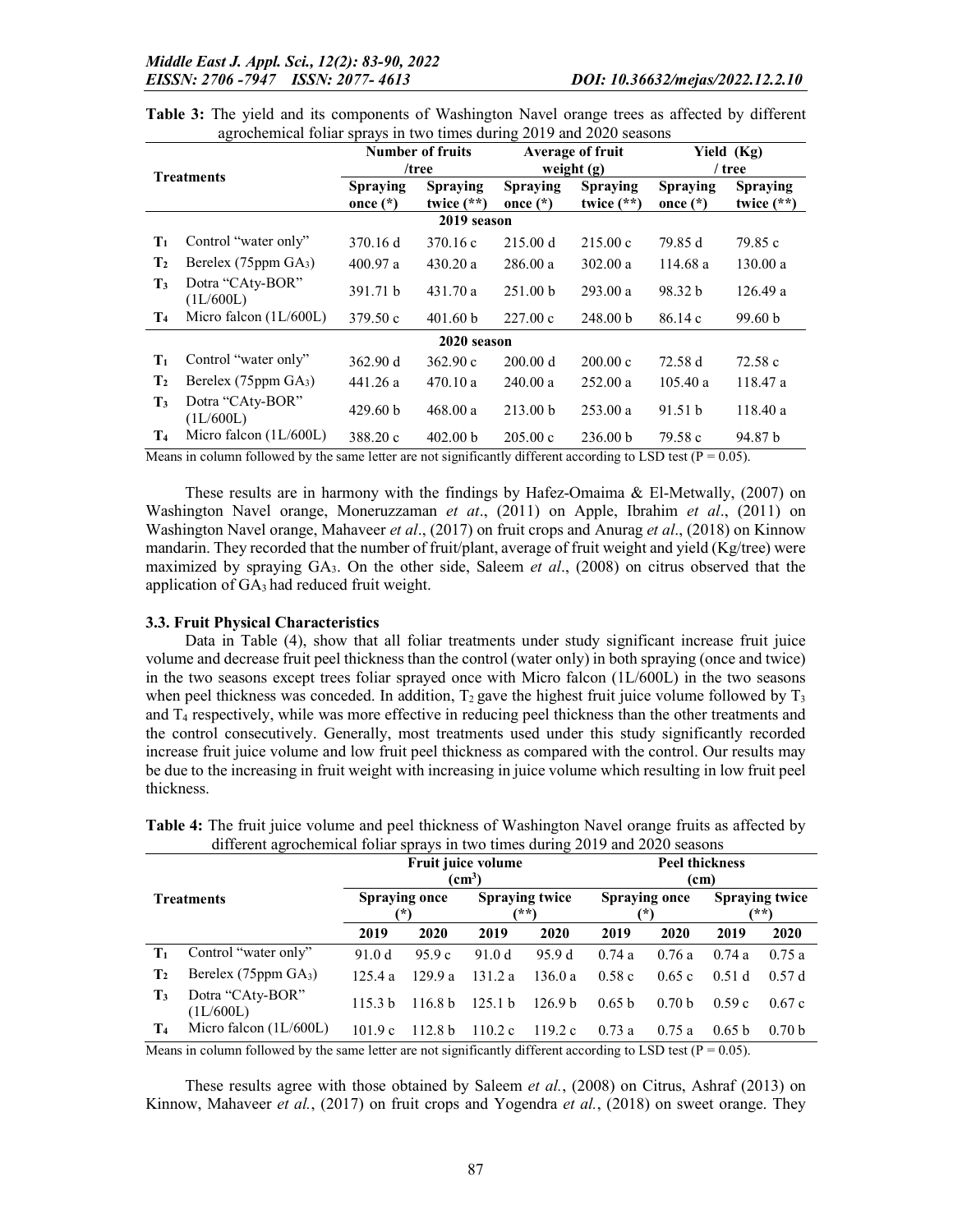recommended that foliar application of  $GA_3$  and nutrients  $(K, B, Cu \text{ and } Zn)$  reduced peel thickness and improved juice content.

### 3.4. Fruit Chemical Characteristics

With regard to the chemical parameters on "Washington" Navel orange trees, are shown in Table (5) revealed that all treatments significantly increased TSS %, VC (mg/100 g juice) and decrease total acidity % than the control in both spraying (once or twice) and in the two seasons. However, no significant differences were noticed among the treatments under study Berelex (75ppm  $GA_{3}$ ), Dotra (1L/600L) and Micro falcon (1L/600L) for both seasons when TSS % were concerned. Meanwhile, the highest significant fruit VC content was obtained when trees were sprayed once or twice with  $GA_3$  in comparison the other used treatments and the control in the  $1<sup>st</sup>$  and the  $2<sup>nd</sup>$  seasons. On the other wise, treaded trees in twice with Micro falcon (1L/600L) gave the lowest significant values of acidity (1.02  $\%$ ) in the first season and treated once with GA<sub>3</sub> in the second seasons (1.00 %) when compared with the other treatments including the control. Generally, the above results disclosed that the trees sprayed with agrochemical foliar treatments enhanced the highest improvement of all chemical properties study.

Our results partially agreed with the findings of Ingle *et al*., (2001) on Nagpur mandarin, El-Sabagh and Ahmed, (2004) on Anna apple, Moneruzzaman *et al*., 2011 on Wax apple and Hikal (2013) on Washington Navel orange trees. They reported that, application of GA<sub>3</sub> increased TSS % and VC. On the other hand, Saleem *et al*., (2008) found that application of GA3 reduced TSS % and VC content of Sweet orange.

Table 5: Some chemical characteristics of Washington Navel orange fruits as affected by different agrochemical foliar sprays in two times during 2019 and 2020 seasons

| <b>Treatments</b> |                                |                               | TSS %                           |                               | <b>TA</b> %                     |                        | $VC$ (mg/100 g)          |  |
|-------------------|--------------------------------|-------------------------------|---------------------------------|-------------------------------|---------------------------------|------------------------|--------------------------|--|
|                   |                                | <b>Spraying</b><br>once $(*)$ | <b>Spraying</b><br>twice $(**)$ | <b>Spraying</b><br>once $(*)$ | <b>Spraying</b><br>twice $(**)$ | Spraying<br>once $(*)$ | Spraying<br>twice $(**)$ |  |
|                   |                                |                               | 2019 season                     |                               |                                 |                        |                          |  |
| $T_1$             | Control "water only"           | 11.05 b                       | 11.05 <sub>b</sub>              | 1.04 <sub>b</sub>             | 1.04a                           | 42.19d                 | 42.19d                   |  |
| $\mathbf{T}_2$    | Berelex (75ppm $GA_3$ )        | 12.50a                        | 12.51a                          | 1.01a                         | 1.00c                           | 56.20a                 | 55.91 a                  |  |
| $\mathbf{T}_3$    | Dotra "CAty-BOR"<br>(1L/600L)  | 12.31a                        | 12.29a                          | 1.02a                         | $1.01$ bc                       | 53.81b                 | 53.50 <sub>b</sub>       |  |
| T <sub>4</sub>    | Micro falcon $(1L/600L)$       | 12.22a                        | 12.26a                          | 1.04 <sub>b</sub>             | 1.02 <sub>b</sub>               | 49.00c                 | 46.77c                   |  |
|                   |                                |                               | 2020 season                     |                               |                                 |                        |                          |  |
| $T_1$             | Control "water only"           | 11.15 <sub>b</sub>            | 11.15 <sub>b</sub>              | 1.07a                         | 1.07a                           | 46.89 d                | 46.89 d                  |  |
| $\mathbf{T}_2$    | Berelex $(75ppm \text{ GA}_3)$ | 12.60a                        | 12.62a                          | 1.00c                         | 1.03 <sub>b</sub>               | 57.00a                 | 60.08a                   |  |
| $\mathbf{T}_3$    | Dotra "CAty-BOR"<br>(1L/600L)  | 12.41a                        | 12.43a                          | 1.05 <sub>b</sub>             | 1.06a                           | 55.03 b                | 56.09 b                  |  |
| T <sub>4</sub>    | Micro falcon $(1L/600L)$       | 12.33a                        | 12.33a                          | 1.05 <sub>b</sub>             | 1.02 <sub>b</sub>               | 51.16 c                | 52.99c                   |  |

Means in column followed by the same letter are not significantly different according to LSD test ( $P = 0.05$ ).

### 4. Conclusion

The present investigations of foliar spray of (Berelex), (Dotra CATY-BOR) and (Microfalcon) on Washington Navel orange trees were spraying once at (full bloom) and twice at (full bloom and at marble stage), it revealed that the lowest percentage of June drop and increase on initial fruit set %, final fruit retention % and thus increase of yield and its components, with the highest fruit weight, juice percentage, ascorbic acid as well as minimum titratable acidity and peel thickness were observed with the treatment foliar spraying  $GA_3$  at 75 ppm twice. Hence, it can be inferred that the application of growth regulators like  $GA_3$  is beneficial in increasing the tree productivity and fruit quality of Washington Navel orange. The treatment  $T_2$ <sup>\*\*</sup> (75ppm GA<sub>3</sub>) was the best in terms of overall enhancement of yield and fruit quality attributes of Washington Navel orange.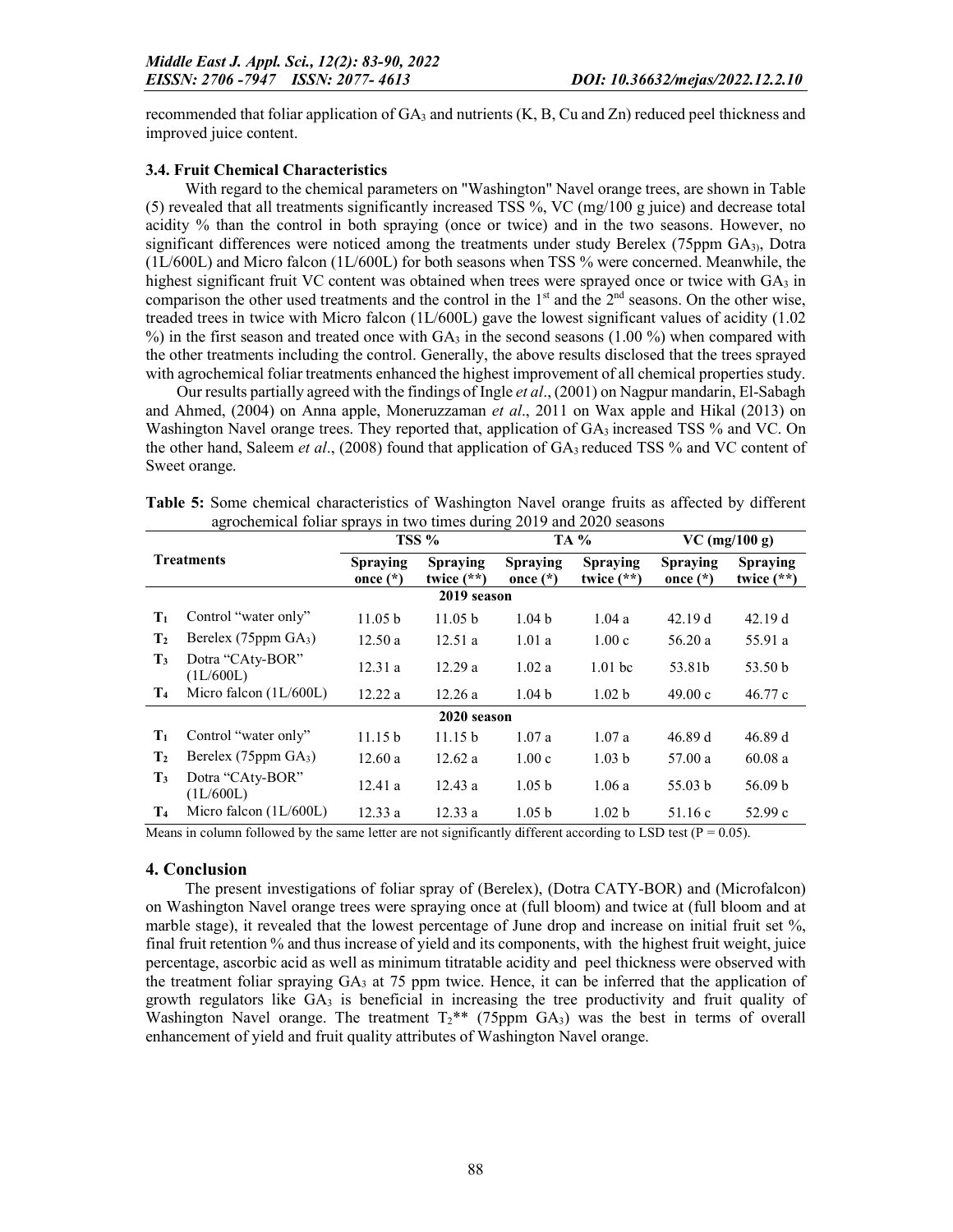### References

- Abd El-Aziz, R.A. and A.M. El-Azazy, 2016. Effect of Some Foliar Applications of Nutrients on Fruit Set and Yield of Valencia Orange Trees in Newly Grown Orchards. Egypt. J. Hort., 43(2): 415- 426.
- Abd El-Ghany, N.A., 2005. Fruit drop. Agric. J., 60(3): 21-22, Ministry of Agriculture- Egypt.
- Almeida, I.M.L., J.D. Rodrigues and E.O. Ono, 2004. Application of plant growth regulators at preharvest for fruit development of 'PERA' oranges. Braz. Arch. Biol. Technol., 47 (4): 511-520.
- Anurag, D., V.M. Prasad, Sh. Mohd, T. Yogendra and P. Piyush, 2018. Effect of plant growth regulators on growth, flowering and fruit set of 4 year old Kinnow Mandarin (*Citrus reticulata* Blanco.) plant. Journal of Pharmacognosy and Phytochemistry, 7(4): 3065-3068.
- AOAC, 2000. Official Methods of Analysis*.* 7th Ed. p.1080, Washington D.C., USA.
- Ashraf, M.Y., G.M. Asshraf, F. Hussain and G. Ebert, 2010. Improvement in yield and quality of Kinnow (*Citrus deliciosa* x *Citrus nobilis*) by potassium fertilization. Journal of Plant Nutrition, 33(11): 1625–1637.
- Ashraf, M.Y., M. Yaqub, J. Akhtar, M.A. Khan and M.A. Khan, 2012. Control of excessive fruit drop and improvement in yield and juice quality of kinnow (*Citrus deliciosa* × *Citrus nobilis*) through nutrient management. Pakistan Journal of Botany, 44: 259-265.
- Ashraf, M.Y., G.M. Asshraf, M. Akhtar, K., Mahmood and M. Saleem, 2013. Improvement in yield, quality and reduction in fruit drop in Kinnow (*Citrus reticulata* Blanco.) by exogenous application of plant growth regulators, potassium and zinc. Pakistan J. Bot., 45(SI):433-440.
- Balal, R.M., M.Y. Ashraf, M.M. Khan, M.J. Jaskani and M. Ashfaq, 2011. Influence of salt stress on growth and biochemical parameters of citrus rootstocks. *Pak. J. Bot*., 43: 2135-2141.
- Bons, H.K., N. Kaur and H.S. Rattanpal, 2015. Quality and quantity improvement of citrus: role of plant growth regulators. Int. J. Agric. Environ. Biotechnol., 8: 433-447.
- El-Kobbia, A.M., H.A. Kassem, H.A. Marzouk and M. Abo-Elmagd, 2011. Enhancing cropping of Navel orange by different agrochemicals foliar sprays. Emir. J. Food Agric., 23 (1): 95-102 http://ejfa.info
- El-Sabagh, A.S. and H.S. Ahmed, 2004. Effects of gibberellic acid  $(GA_3)$  and (Sitofix) on Anna apple crop load and fruit quality. Alex. J. Agric. Res., 49(1):71-79.
- Ganie, M.A., F. Akhter, M. Bhat, A. Malik, J.M. Junaid and M.A. Shah, 2013. Boron-a critical nutrient element for plant growth and productivity with reference to temperate fruits. Curr. Sci., 104: 76- 85.
- Hafez–Omaima, M. and I.M. El-Metwally, 2007. Efficiency of Zinc and Potassium Sprays Alone or in Combination With Some Weed Control Treatments on Weed Growth, Yield and Fruit Quality of Washington Navel Orange Orchards. Journal of Applied Sciences Research, 3(7):613-621.
- Hikal, A.R., 2013. Effect of Foliar Spray with Gibberellic Acid and Amcotone on Fruit Set, Dropping, Component Yield and Fruit Quality of Washington Navel Orange Trees. J. Plant Production, Mansoura Univ., 4 (6): 1015 - 1034.
- Ibrahim, M., N. Ahmad, S.A. Anwar and T. Majeed, 2007. Effect of micronutrients on citrus fruit yield growing on calcareous soils. In: *Advances in Plant and Animal Boron. Nutrition*. (Eds.): X.U. Fangsen, H.E. Goldbach, P.H. Brown, R.W. Bell, T. Fujiwara, C.D. Hunt, S. Goldberg and L. Shi., Springer Netherlands, 179-182.
- Ibrahim, M.M., R.A. AL-Ashkar, A.A. Tawfik and K.M. Abdalla, 2011. Effect of nitrogen application doses and spraying Urea, GA3 and NAA on flowering, fruit set and fruit drop percentages of Washington navel orange trees. Zagazig J. Agric. Res., 38 (3).
- Ingle, H.V., N.G. Rathod and D.R. Patil, 2001. Effect of growth regulators and mulching on yield and quality of Nagpur mandarin. Annals J. Plant Phys., 15(1):85-88.
- Katyal, J.C., 2004. Role of micronutrients in ensuring optimum use of macronutrients. IFA International Symposium on Micronutrients, New Delhi, India, 3-17.
- Kazi, S.S., S. Ismail and K.G. Joshi, 2012. Effect of multi-micronutrient on yield and quality attributes of the sweet orange. African Journal of Agricultural Research, 7(29): 4118-4123.
- Mahaveer, S., D.S. Pency, R.M. Deva and S. Om Prakash, 2017. Effect of plant growth regulators on fruit crops. Journal of Pharmacognosy and Phytochemistry, 6(2): 331-337.